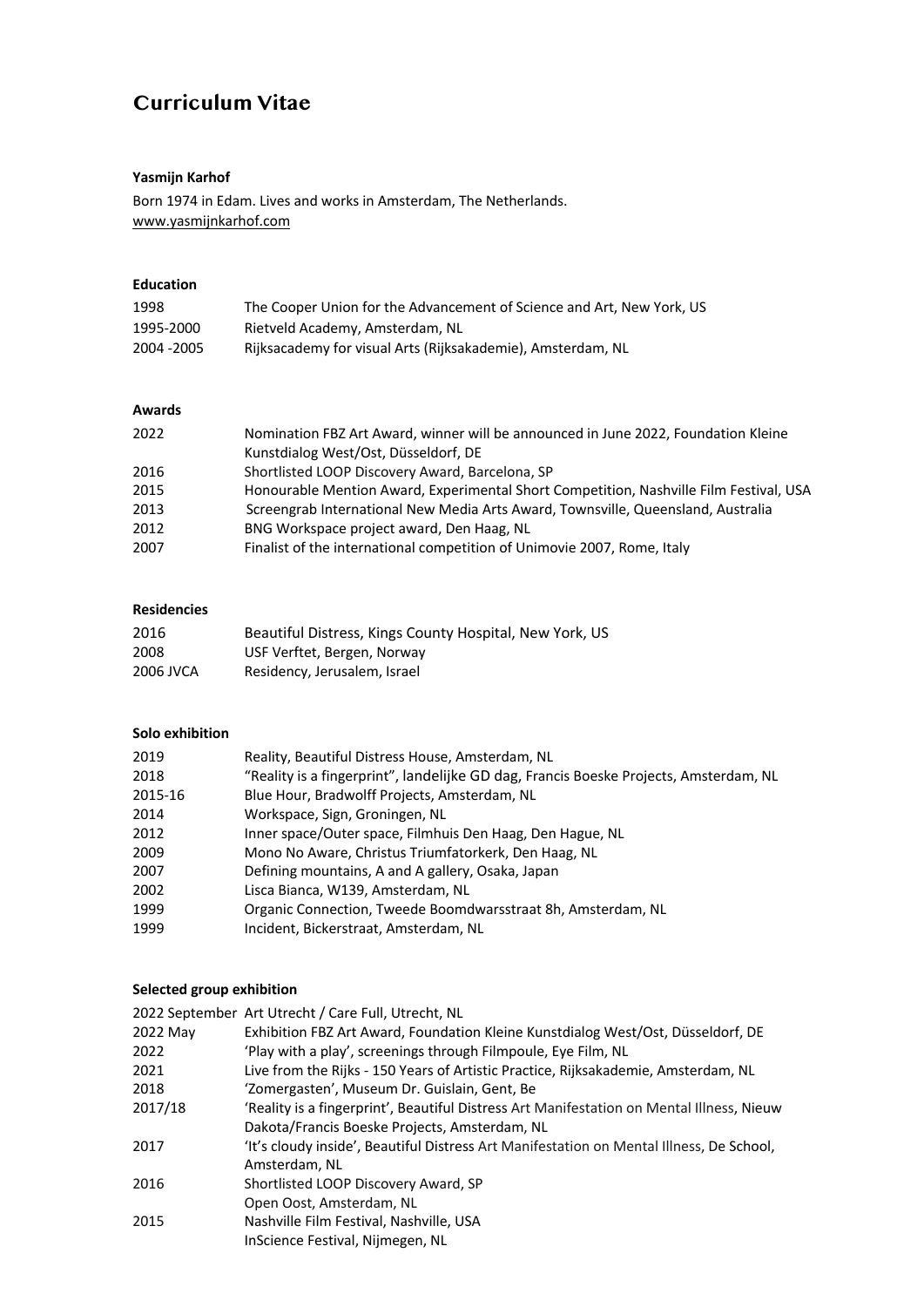| 2014 | Donna E Liberta, Associazionne Culturale, Rome, IT<br>FEMINA, International Women's Film Festival, Rio de Janeiro, Brazil<br>Braunschweig international film festival, Braunschweig, DE |
|------|-----------------------------------------------------------------------------------------------------------------------------------------------------------------------------------------|
|      | Museumnacht, Cinesonic, EYE, Amsterdam, NL<br>Festarte, MAAM Museo dell'Altro e dell'Altrove di Metropoliz città meticcia, Rome, IT                                                     |
|      | Uitkijk goes short, De Uitkijk, Amsterdam, NL                                                                                                                                           |
|      | Best of the fest: korte films van het international film festival Rotterdam, Eye, Amsterdam, NL<br>International Film Festival Rotterdam - IFFR, Spectrum Shorts 2014, Rotterdam, NL    |
| 2013 | Videonale.14, Bonn, Germany                                                                                                                                                             |
|      | Inner space/Outer space, Concordia, Enschede, NL                                                                                                                                        |
|      | KadS, Soledad Senlle Art Foundation, Amsterdam, NL                                                                                                                                      |
|      | Screengrab new media art exhibition, School of Creative Art's eMerge Gallery, Australia                                                                                                 |
|      | HELD, Hollow Earth London, London, UK                                                                                                                                                   |
|      | Bonte Avond, Lloyd hotel, Amsterdam, The Netherlands                                                                                                                                    |
| 2012 | People can only deal with the fantasy when they are ready for it.                                                                                                                       |
|      | Museum De Paviljoens, Almere, NL                                                                                                                                                        |
|      | Inner space/Outer space, Filmhuis Den Haag, Den Hague, NL                                                                                                                               |
| 2011 | 42 - 24h Off Screen, Fuoricampo Gallery, Siena, Italy                                                                                                                                   |
|      | Verzamelingen; beeldende kunst uit acht waterlandse collecties, Museum Waterland,                                                                                                       |
| 2010 | Purmerend, NL<br>Rood, Tropenmuseum, Amsterdam, NL                                                                                                                                      |
|      | Kwelgeesten, Oostknollendam, NL                                                                                                                                                         |
|      | Huid, Corrosia!, Almere, NL                                                                                                                                                             |
|      | Radio Rood, Scarlet Woman, Museum Boiijmans van Beuningen, Rotterdam, NL                                                                                                                |
| 2009 | Unknown Territory, Museum de Paviljoens, Almere, NL                                                                                                                                     |
| 2008 | Out of everywhere, Filmbank, Amsterdam, NL                                                                                                                                              |
|      | Belicht, Galerie de Expeditie, Amsterdam, NL                                                                                                                                            |
| 2007 | Troll site event, Youkobo Art Space, Tokyo, JP                                                                                                                                          |
|      | Unimovie: Finalist of the international competition of Unimovie 2007, Rome, Italy                                                                                                       |
|      | NMWA Festival, National Museum of Woman in the Arts, Washington, US                                                                                                                     |
|      | Celluloid/Digitaal 6: tien jaar onderzoek & ontwikkeling Filmfonds, Cinema de Balie,                                                                                                    |
|      | Amsterdam, NL                                                                                                                                                                           |
|      | Verbonden Eeuwen, Edamsmuseum, Edam, NL                                                                                                                                                 |
|      | 700IS film festival, Culture Centre of Fljótsdalshéra, Egilsstadir, Iceland                                                                                                             |
| 2006 | Re:visie, Centraal Museum Utrecht, Utrecht, NL                                                                                                                                          |
|      | Fragile, Stedelijk Museum 's-Hertogenbosch, 's-Hertogenbosch, NL                                                                                                                        |
|      | Gædingarnir/Wonderchildren, Living Art Museum and gallery 100°, Reykjavík, Iceland                                                                                                      |
|      | Collapse, Impakt, Utrecht, NL                                                                                                                                                           |
| 2005 | Open Ateliers, Rijksakademie, Amsterdam, NL                                                                                                                                             |
|      | Arnhem Fashion biannual, Arnhem, NL                                                                                                                                                     |
| 2004 | Open Ateliers, Rijksakademie, Amsterdam, NL                                                                                                                                             |
|      | Mr. Motly, Veemvloer, Amsterdam, NL                                                                                                                                                     |
|      | Happy Chaos, Felix Meritis, Amsterdam, NL                                                                                                                                               |
| 2003 | Art Rotterdam, Rotterdam, NL                                                                                                                                                            |
|      | DUAL (3), Consortium, Amsterdam, NL                                                                                                                                                     |
| 2002 | The crystal world, Outline, Amsterdam, NL                                                                                                                                               |
|      | Conflusion, Meisei University, Tokyo, Japan                                                                                                                                             |
| 2001 | Group show, Gallery Fons Welters, Amsterdam, NL                                                                                                                                         |
|      | Plus e.V., Düsseldorf, Germany                                                                                                                                                          |
|      | Scarlet Woman of Rembrandt, Fruitmarket Gallery, Edinburgh, Great Britain                                                                                                               |
| 2000 | Skylarking, Gallery Fons Welters, Amsterdam, NL                                                                                                                                         |
|      | Consortium, 'It is now', Amsterdam, NL                                                                                                                                                  |
|      | I am just a little boy looking for a little girl, Stroom HCBK Toussaintkade, Den Haag, NL                                                                                               |
| 1998 | Tijdelijke openbaring van ongevraagd drukwerk en andere vormen van artistieke vrijgevigheid,                                                                                            |
|      | Sandberg 2, Hoorn, NL                                                                                                                                                                   |
|      | Not waving but drowning, Artist Space, New York, United States                                                                                                                          |